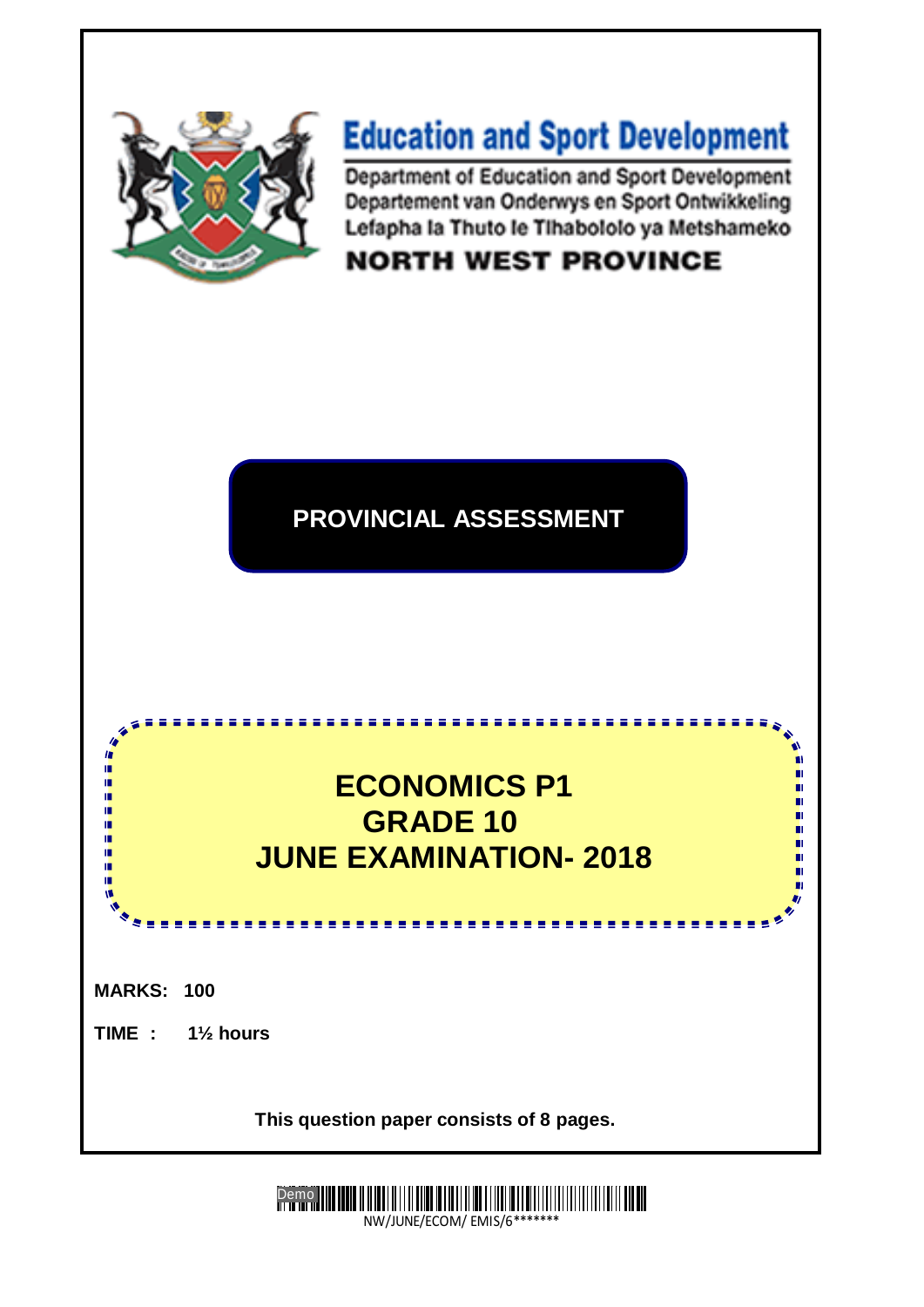#### **INSTRUCTIONS AND INFORMATION**

1. Answer FOUR questions as follows in the ANSWER BOOK

SECTION A: COMPULSORY SECTION B: Answer ONE of the two questions SECTION C: Answer ONE of the two questions

- 2. Answer only the required number of questions. Answers in excess of the required number will not be marked.
- 3. Number the answers correctly according to the numbering system used in this question paper.
- 4. Write the question number above the answer.
- 5. Read the questions carefully.
- 6. Start EACH question on a NEW page.
- 7. Leave 2 3 lines between subsections of questions.
- 8. Answer the questions in full sentences and ensure that the format, content and context of your responses comply with the cognitive requirements of the questions.
- 9. Use only black or blue ink.
- 10.You may use a non-programmable pocket calculator.
- 11.Write neatly and legibly

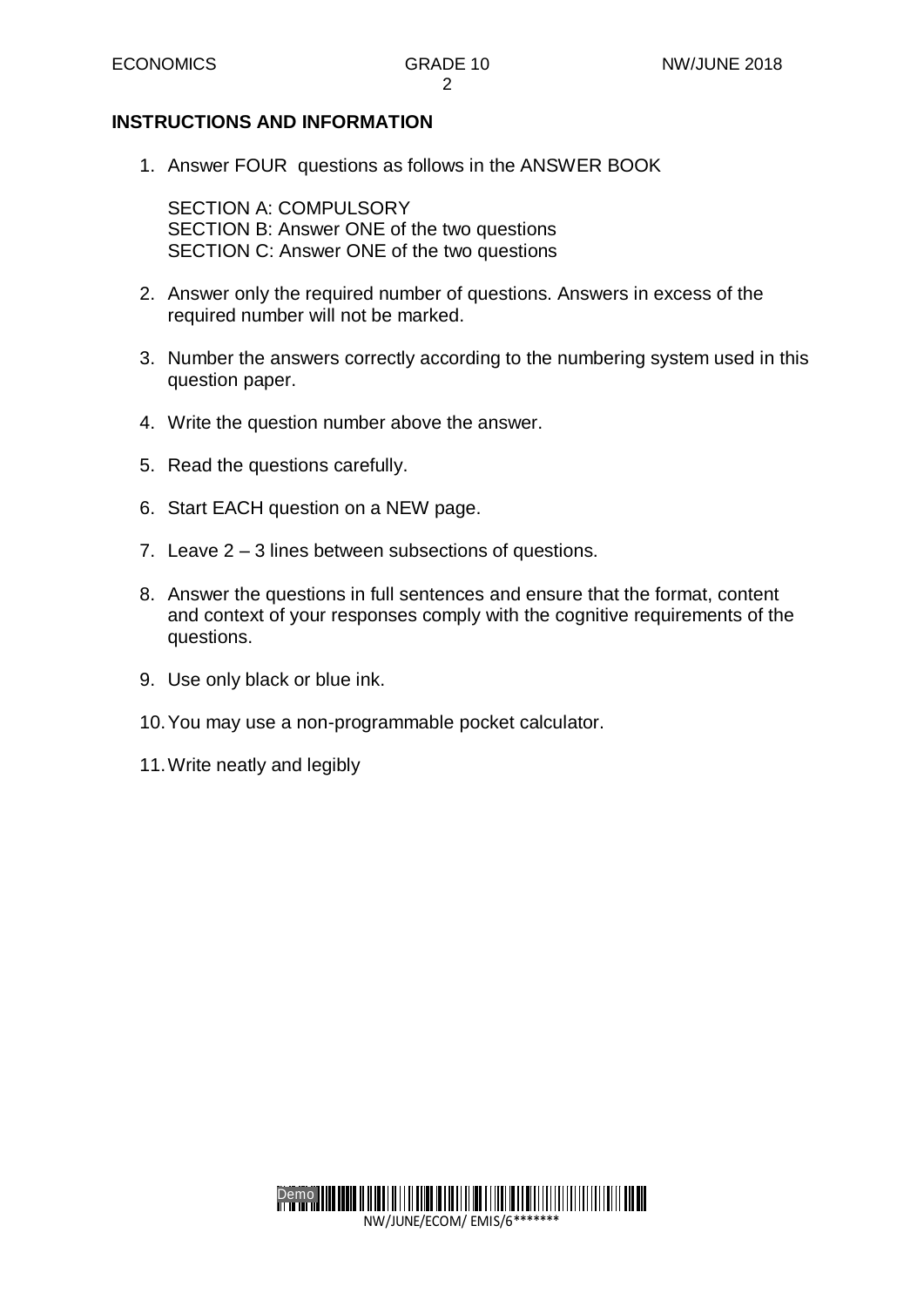#### **SECTION A (COMPULSORY)**

#### **QUESTION 1 20 MARKS – 20 MINUTES**

- 1.1 Various options are provided as possible answers to the following questions. Choose the most correct answer and only write (A,B or C) next to the corresponding question number (1,1, 1-1.1.5) in the answer book, for example 1.1.6 C
- 1.1.1 Which subject would you study if you wanted to solve the problem of scarcity and unemployment?
	- A. Economics
	- B. Commercial law
	- C. Accounting
	- D. Financial mathematics
- 1.1.2 Man-made goods used in the production process are referred to as…
	- A. non-durable goods
	- B. consumer goods
	- C. capital goods
	- D. manufacturing goods
- 1.1.3 The nominal value of something is …
	- A. Its value adjusted for inflation
	- B. Its lowest value
	- C. Its monetary value
	- D. Its real value
- 1.1.4 During the recessionary phase of the business cycle, there is ...
	- A. no change in economic growth
	- B. negative economic growth
	- C. positive economic growth
	- D. a decrease in unemployment
- 1.1.5 A closed economy
	- A. Has no government sector
	- B. Has no foreign sector
	- C. Has no taxes
	- D. Only consists of firms and households

(5x2) (10)

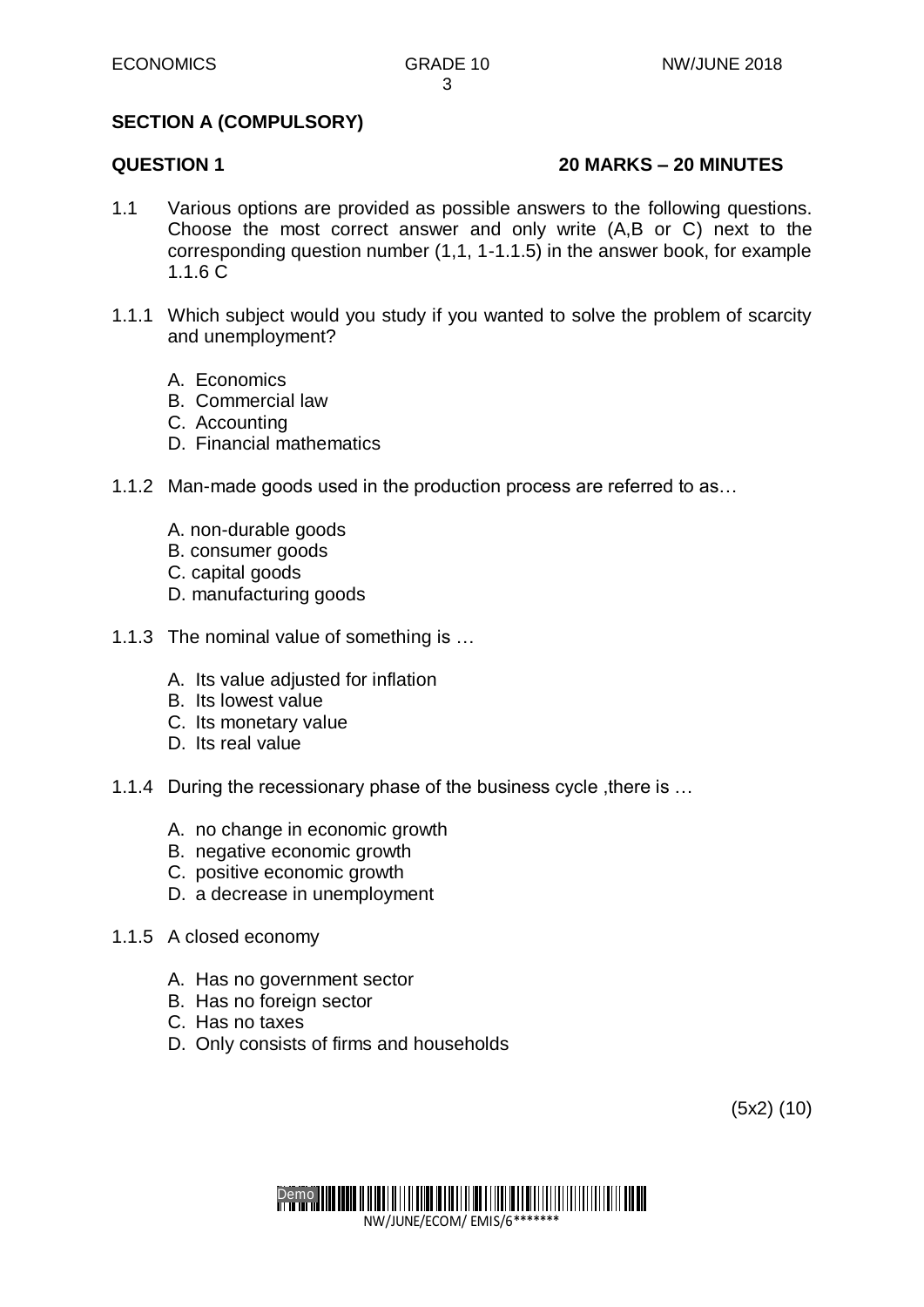1.2 Choose a description from COLUMN B that matches the item in COLUMN A. Write only the letter  $(A - F)$  next to the question number  $(1.2.1 - 1.2.5)$  in the ANSWER BOOK

| <b>COLUMN A</b>           | <b>COLUMN B</b>                                                                                               |
|---------------------------|---------------------------------------------------------------------------------------------------------------|
| 1.2.1 Macroeconomics      | A. The enterprises that are owned and<br>controlled by the government.                                        |
| 1.2.2 Normative statement | B. The application of statistical methods in<br>Economics.                                                    |
| 1.2.3 Public sector       | C. It deals with large decisions that impact on<br>the total economy as a whole.                              |
| 1.2.4 Econometrics        | D. Statistical measure of change.                                                                             |
| 1.2.5 Economic growth     | E. A decrease in the amount of goods and<br>services produced by a country over a<br>certain period of time.  |
|                           | F. Describes how something should be (on<br>what ought to be)                                                 |
|                           | G. An increase in the amount of goods and<br>services produced by a country over a<br>certain period of time. |

(5x1) (5)

- 1.3 Give ONE term for each of the following descriptions. Write only the term next to the question number  $(1.3.1 - 1.3.5)$  in the ANSWER BOOK.
- 1.3.1 A study of the economic behaviour of individual consumers and producers, the factors that influence their choices and how prices are determined.
- 1.3.2 Making of goods and services that consumers use to satisfy their unlimited needs and wants.
- 1.3.3 The lower turning point in the business cycle.
- 1.3.4 Average value of products produced per person in a country.
- 1.3.5 Flow of goods and services, and money, in opposite directions between consumers, enterprises, the public sector and the foreign sector.

(5x1) (5)

**TOTAL SECTION A: 20**

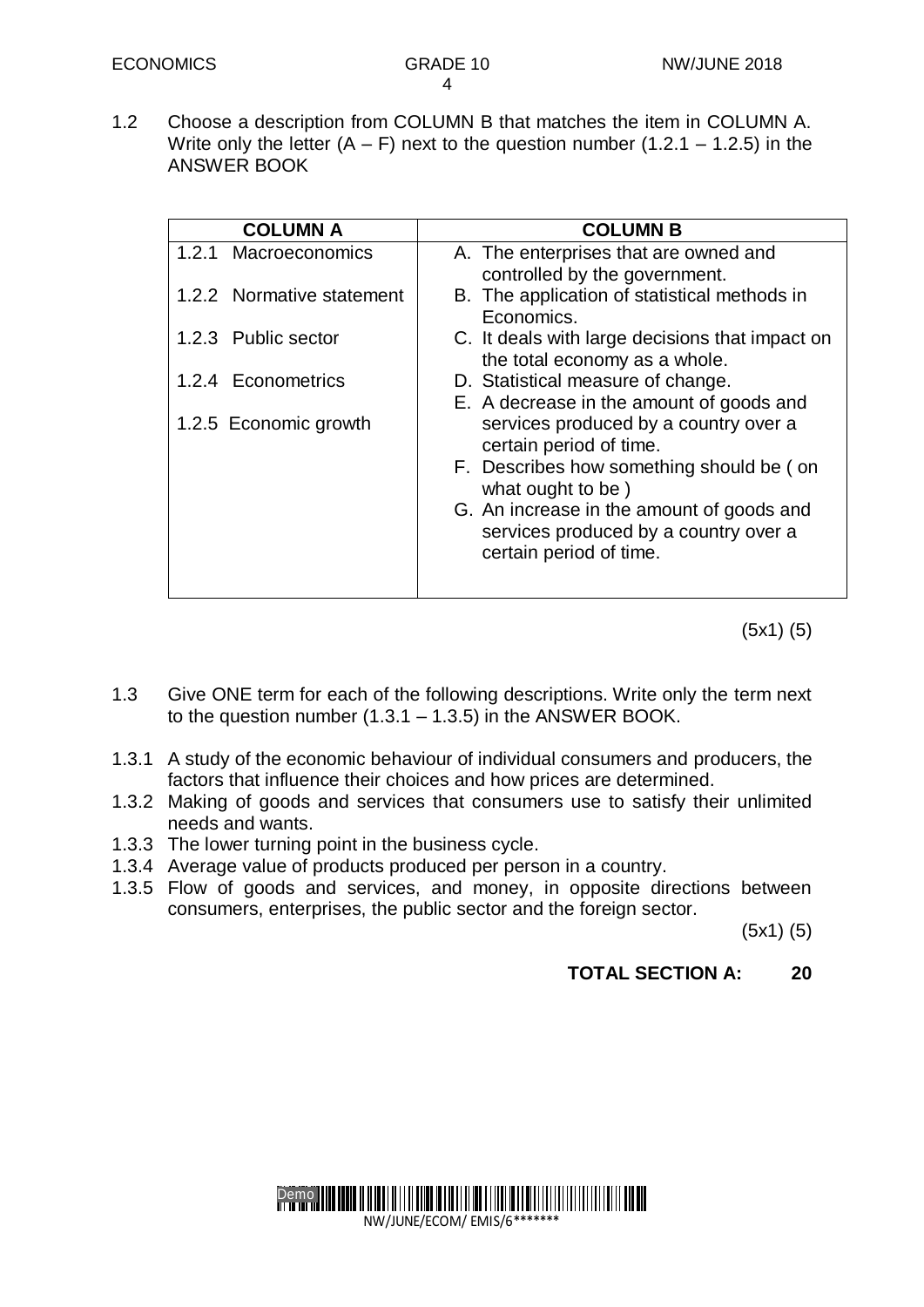#### **SECTION B**

Answer any ONE of the two questions in the section in the answer book

| <b>QUESTION 2</b> | 40 MARKS - 30 MINUTES |
|-------------------|-----------------------|

- 2.1 Answer the following questions
	- 2.1.1 Name any TWO elements of Economics. (2x1)(2)
	- 2.1.2 Why is economics related to other sciences? (1x2)(2)

2.2Study the table below and answer the questions that follow:

| <b>ESTIMATED VALUES FOR CERTAIN COMPONENTS OF NATION OF</b><br><b>WINGDALE'S ECONOMY IN 2016</b> |     |  |
|--------------------------------------------------------------------------------------------------|-----|--|
| Savings                                                                                          | 100 |  |
| Investments                                                                                      | 120 |  |
| Tax revenue                                                                                      | 210 |  |
| Government expenditure                                                                           | 225 |  |
| <b>Total imports</b>                                                                             | 190 |  |
| Total exports                                                                                    | 175 |  |

*Source: www.goggle.com*

- 2.2.1 Name the any TWO examples of injections from the table above. (2x1)(2)
- 2.2.2 Why are leakages and injections not always equal? (1x2)(2)
- 2.2.3 Calculate Wingdale's total leakages for 2016 using the information given in the table above. (4) (4)
- 2.2.4 What equation would you use to work out the total injections from an economy? (2)
- 2.3Study the extract below and answer the questions that follow:

#### **Scarcity**

Scarcity, or limited resources, is one of the most basic economic problems we face. We run into scarcity because while resources are limited, we are a society with unlimited wants. Therefore, we have to choose. We have to make trade-offs. We have to efficiently allocate resources.

We have to do those things because resources are limited and cannot meet our own unlimited demands. Without scarcity, the science of economics would not exist. Economics is the study of production, distribution, and consumption of goods and services.

Society would produce, distribute, and consume an infinite amount of everything to satisfy the unlimited wants and needs of humans. The decisions and trade-offs society makes due to scarcity is what economists study. Why certain decisions made and what is the next best alternative that was forgone?

*Source : [www.google.com](http://www.google.com/)*

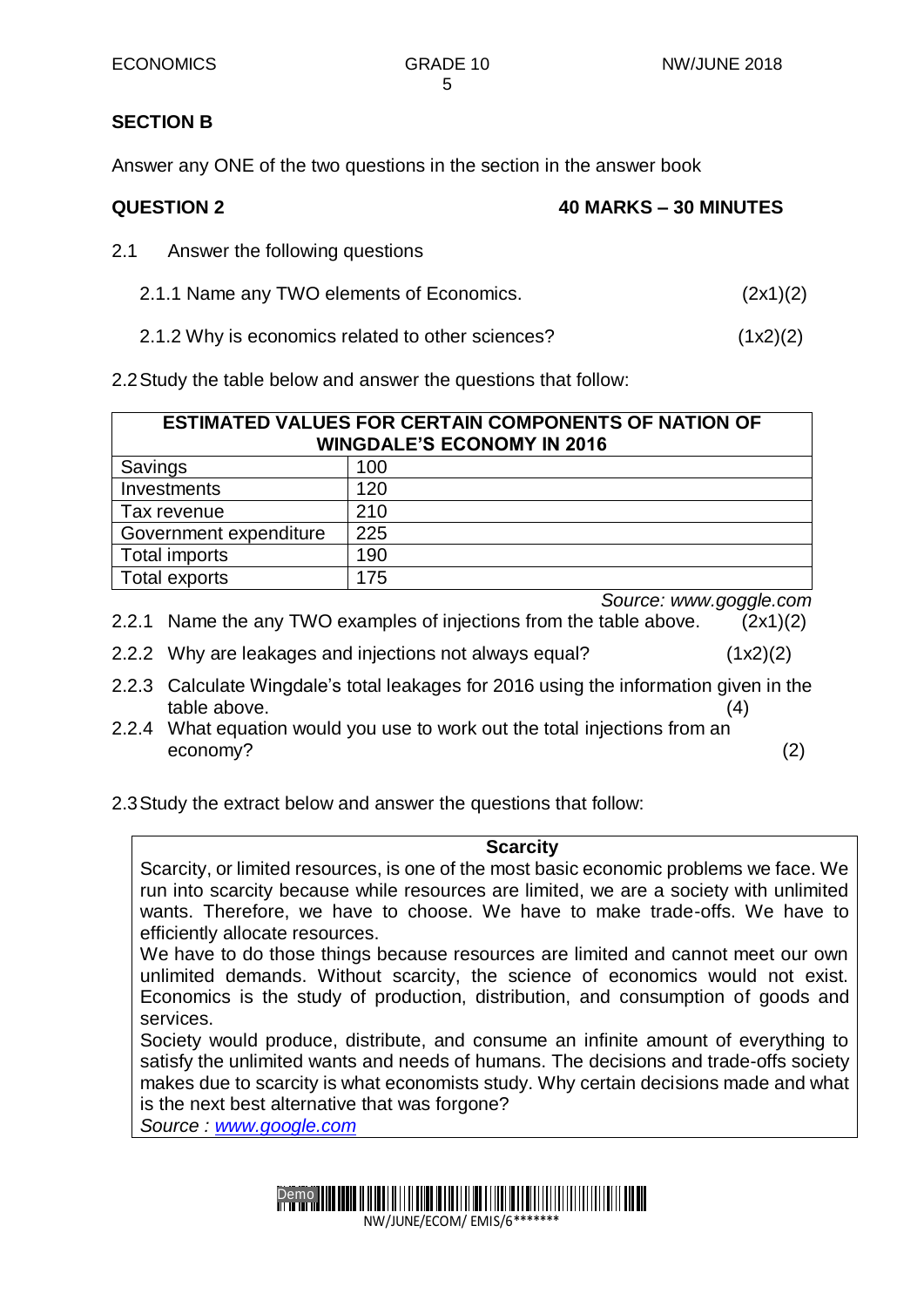| <b>QUESTION 3</b><br>40 MARKS - 30 MINUTES                                               |  |                    |
|------------------------------------------------------------------------------------------|--|--------------------|
|                                                                                          |  | (40)               |
| 2.5 How does gross domestic product relate to economic growth?                           |  | (8)                |
| 2.4 Distinguish between leakages and injections.                                         |  | $(2 \times 4)$ (8) |
| 2.3.4 How does absolute scarcity differ from relative scarcity?                          |  | $(2x2)$ (4)        |
| 2.3.3 Briefly describe the concept opportunity cost.                                     |  | $(2x1)$ $(2)$      |
| 2.3.2 Which processes are involved in the study of economics?                            |  | $(2x1)$ $(2)$      |
| 2.3.1 According to the extract above, what are the solutions to the economic<br>problem? |  | (2x1)(2)           |

- 3.1. Answer the following questions.
	- 3.1.1. List the TWO methods used to calculate GDP. (2x1) (2)

3.1.2 How can consumption cause environmental pollution? (1x 2) (2)

3.2. Study the table below and answer the questions that follow

| <b>Items</b>                  | <b>Amount (R million)</b> |
|-------------------------------|---------------------------|
| Government spending (G)       | R <sub>25</sub> m         |
| Investment (I)                | R240m                     |
| Exports (X)                   | <b>R56m</b>               |
| Consumption by households (C) | <b>R10m</b>               |
| Import $s$ ( $Z/M$ )          | <b>R10m</b>               |
| GDP @ market price            | А                         |

*Source: SARB Quarterly Bulletin 2016*

- 3.2.1 What is the source for the table above? (1) 3.2.2 Which aggregate component is the highest? (1)
- 3.2.3 Explain the importance of GDP aggregates. (4)
- 3.2.4 Determine the value for A. Show all your calculations. (4)
- 3.3 Study the following extract and answer questions that follow:

### **HUMAN RIGHTS AND THE ECONOMY**

With the adoption of our Constitution, South Africans gained many rights that had previously been withheld from them. These rights are enshrined in our Bill of Rights and our Constitution; they affect us and the economy every day.Growth in the economy means that the lives of South Africans will improve. Increased industry leads to increased pollution –factories pollute the air, rivers, soil and use up many of the earth's natural resources such as coal, oil, wood and water . www.goggle.com

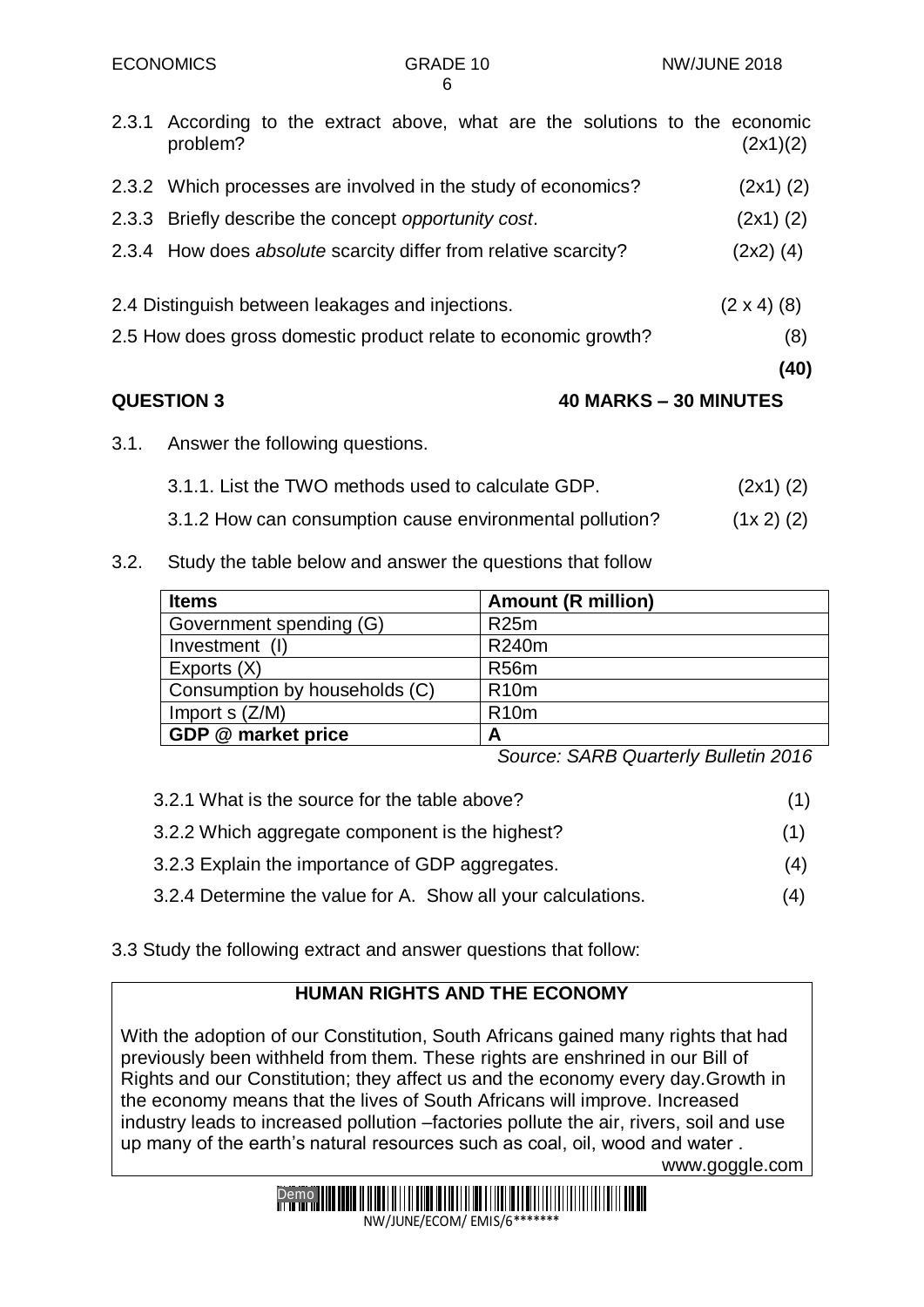| <b>TOTAL SECTION B:</b>                                                                                                 | 40       |
|-------------------------------------------------------------------------------------------------------------------------|----------|
|                                                                                                                         | [40]     |
| 3.5 How can human rights be violated in an industrialised economy?                                                      | (8)      |
| 3.4 Suggest FOUR possible solutions to reduce environmental problems.                                                   | (4x2)(8) |
| 3.3.5 Differentiate between the right to basic education and the right to basic<br>standard of living.                  | (4)      |
| 3.3.4 What does this statement "South Africans gained many rights that had<br>previously been withheld from them" mean? | (2)      |
| 3.3.3 Briefly describe the concept <i>pollution</i> .                                                                   | (2)      |
| 3.3.2 Name a document that sets out the rights of the South Africans.                                                   | (1)      |
| 3.3.1 Identify a factor that leads to an improvement in the lives of South African<br>people.                           | (1)      |
|                                                                                                                         |          |